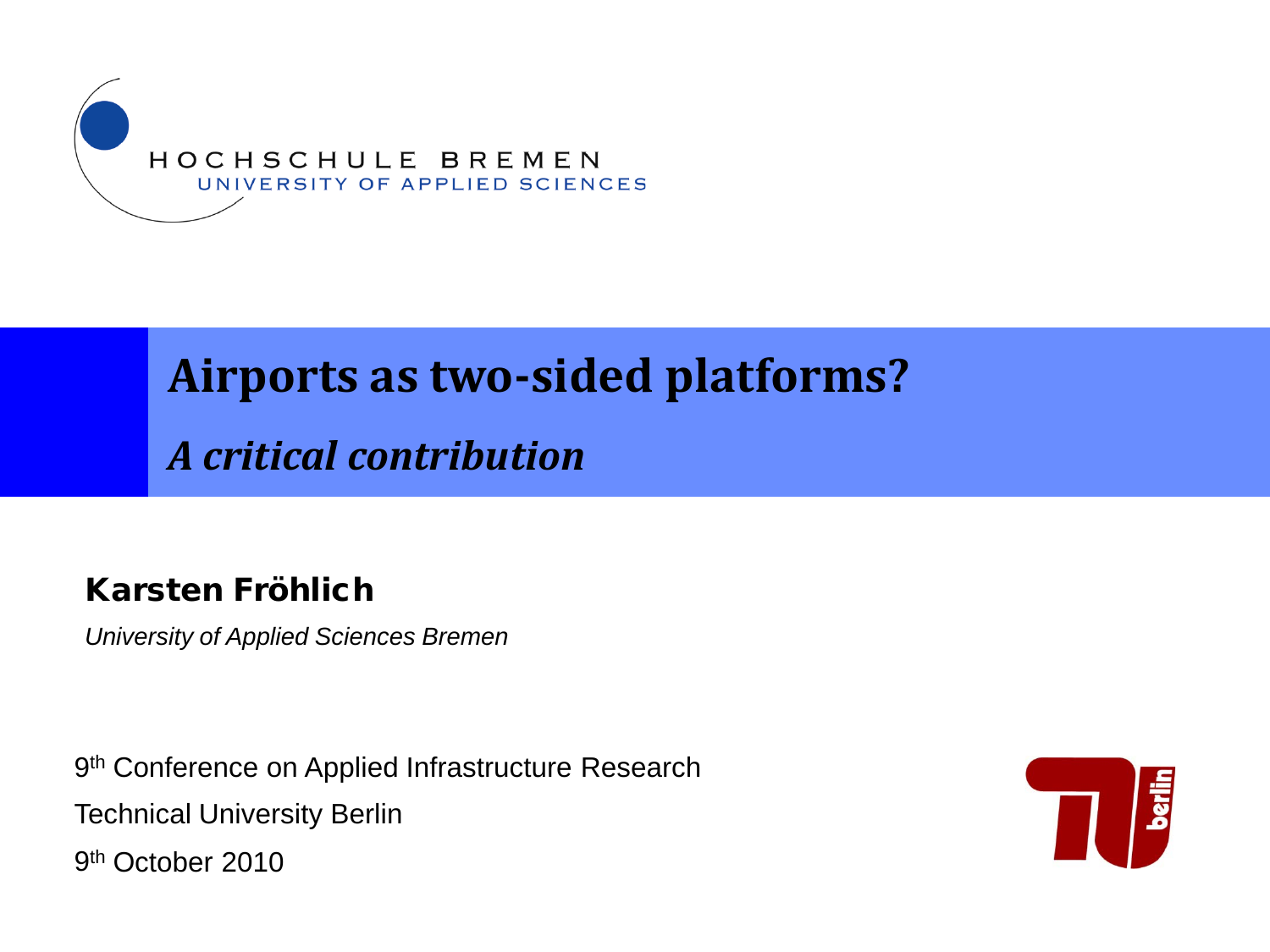# **Introduction (1)**

• Increasing literature and applications "two-

sided markets" or "platforms"

- Applied to airports
	- Implications for regulation
- Are airports "two-sided platforms" (TSP)?
	- What are the implications for regulation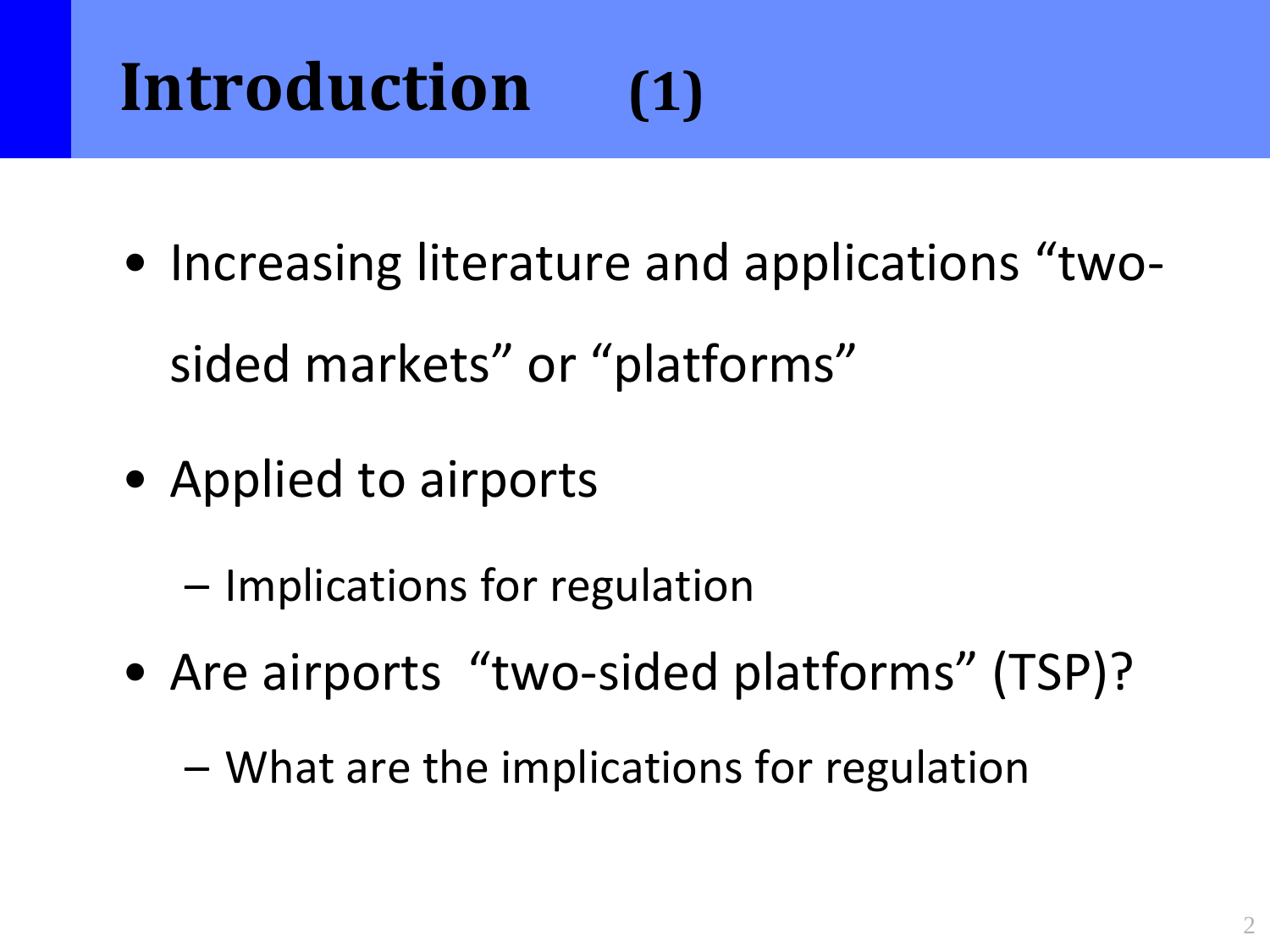

- Two-sided markets
- Application to airports
- Non-aviation revenues
- Discussion and policy implications
- Conclusion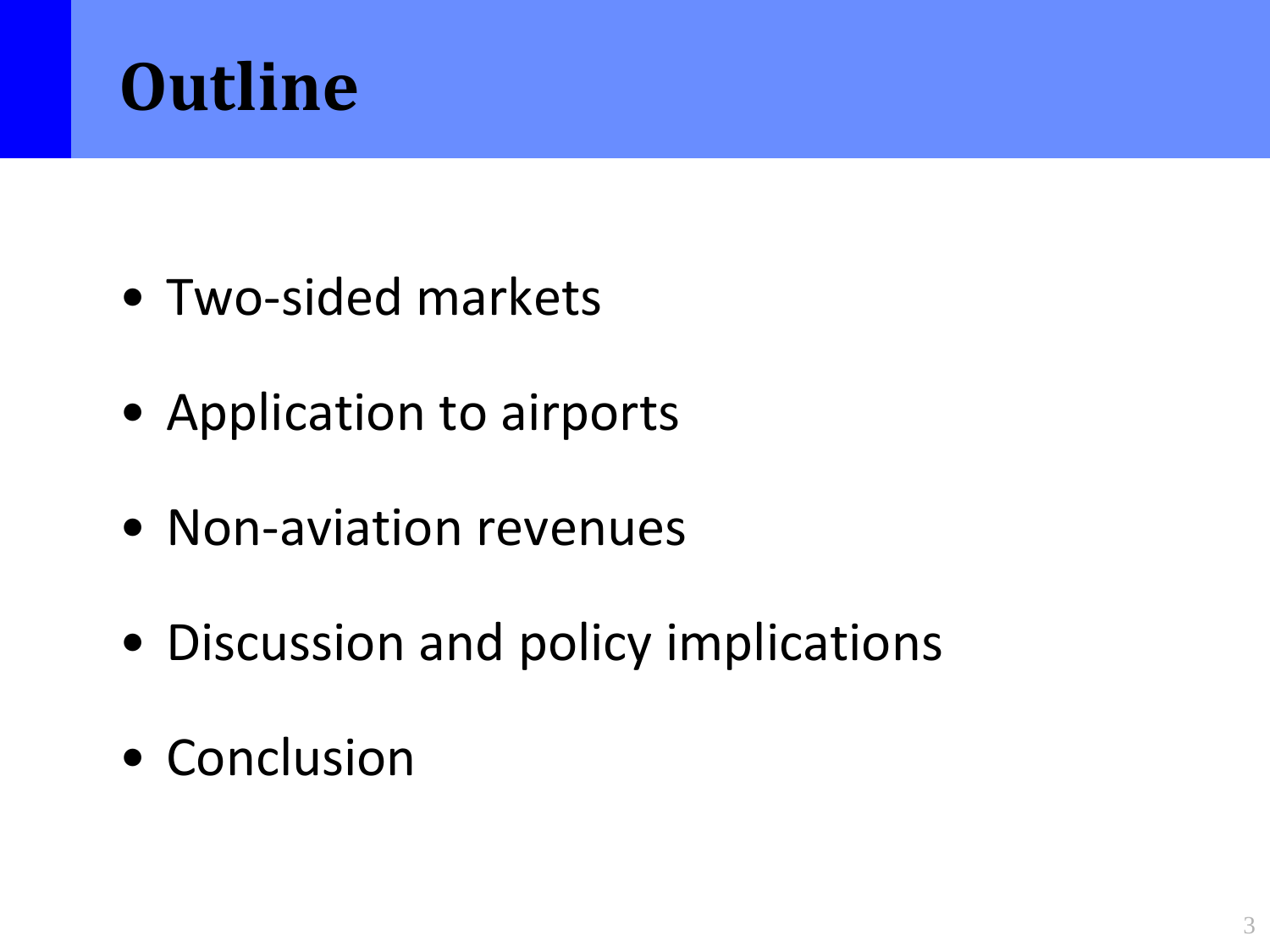

#### • Two-sided markets

- Application to airports
- Non-aviation revenues
- Discussion and policy implications
- Conclusion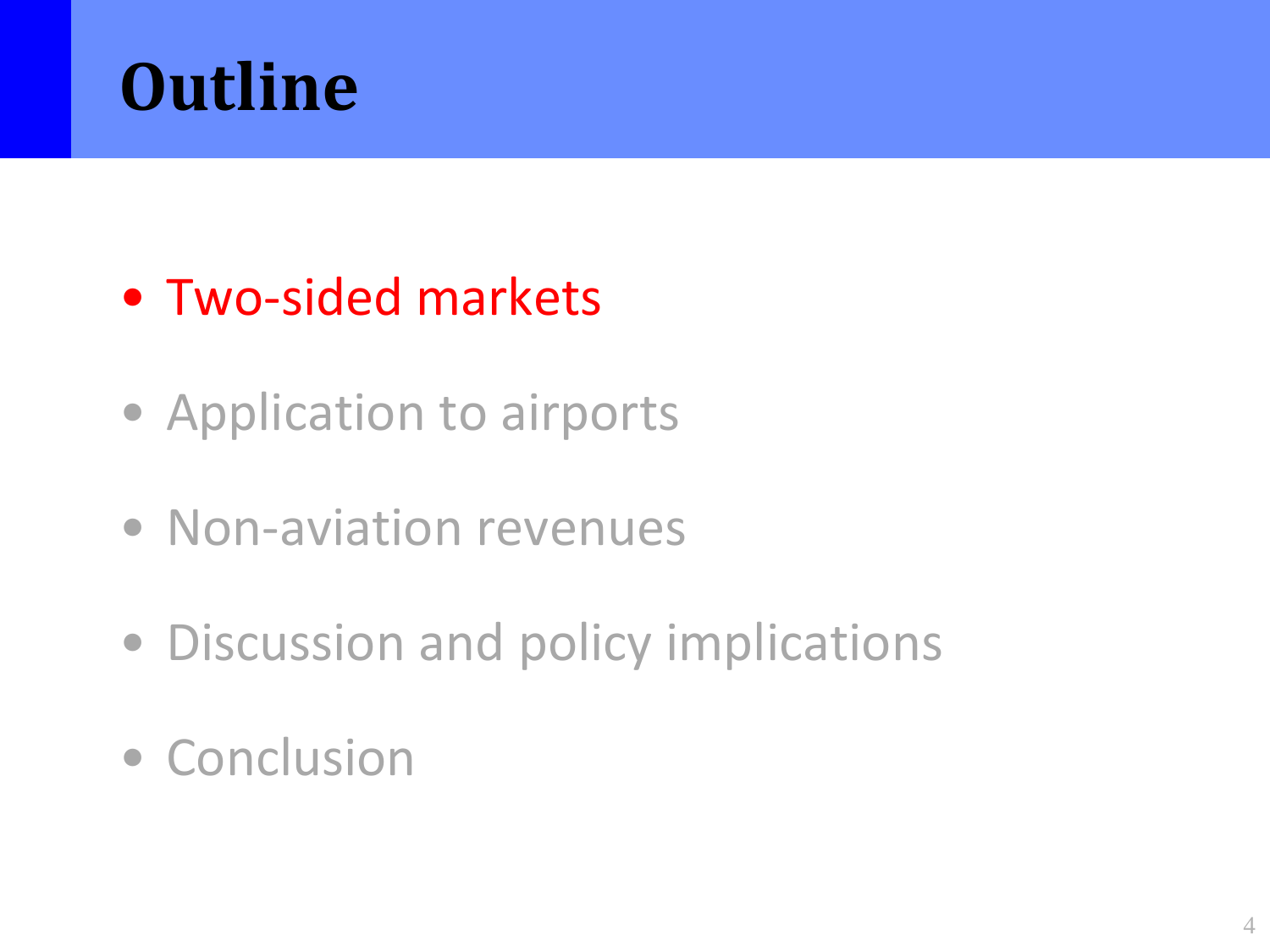# **"Two-sided markets" (1)**

- Classic example: dating agency
	- Two groups of consumers
	- Men and women
	- Both yield utility from using the platform
	- Utility also increases with number of users from the other group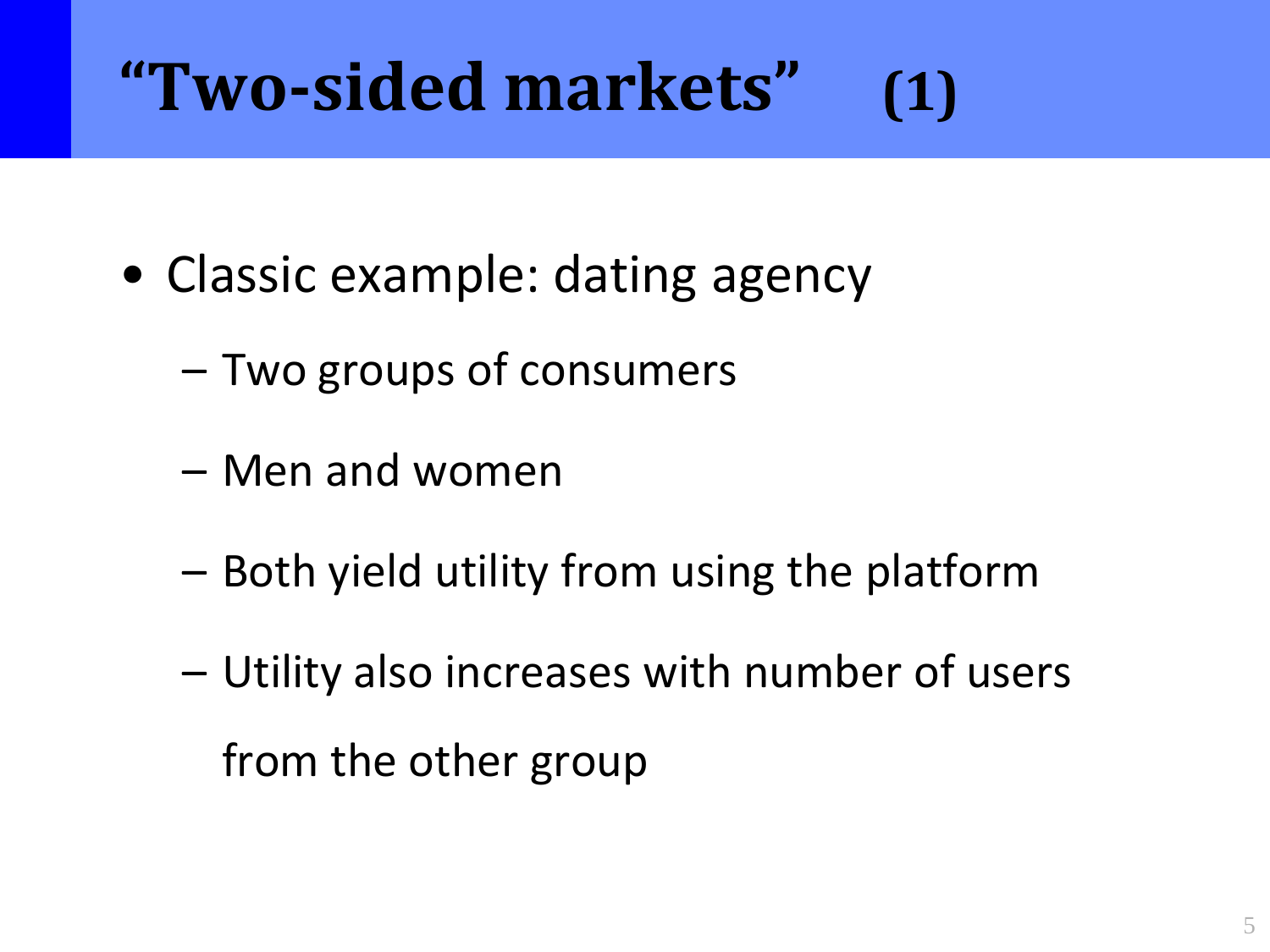# **"Two-sided markets" (2)**

- To function, platform must bring "both parties on board"
- Similar to network externalities
	- telephones
	- Here: indirect usage externalities
- Pricing of paramount importance
	- Particularly if cross-usage externalities are unevenly distributed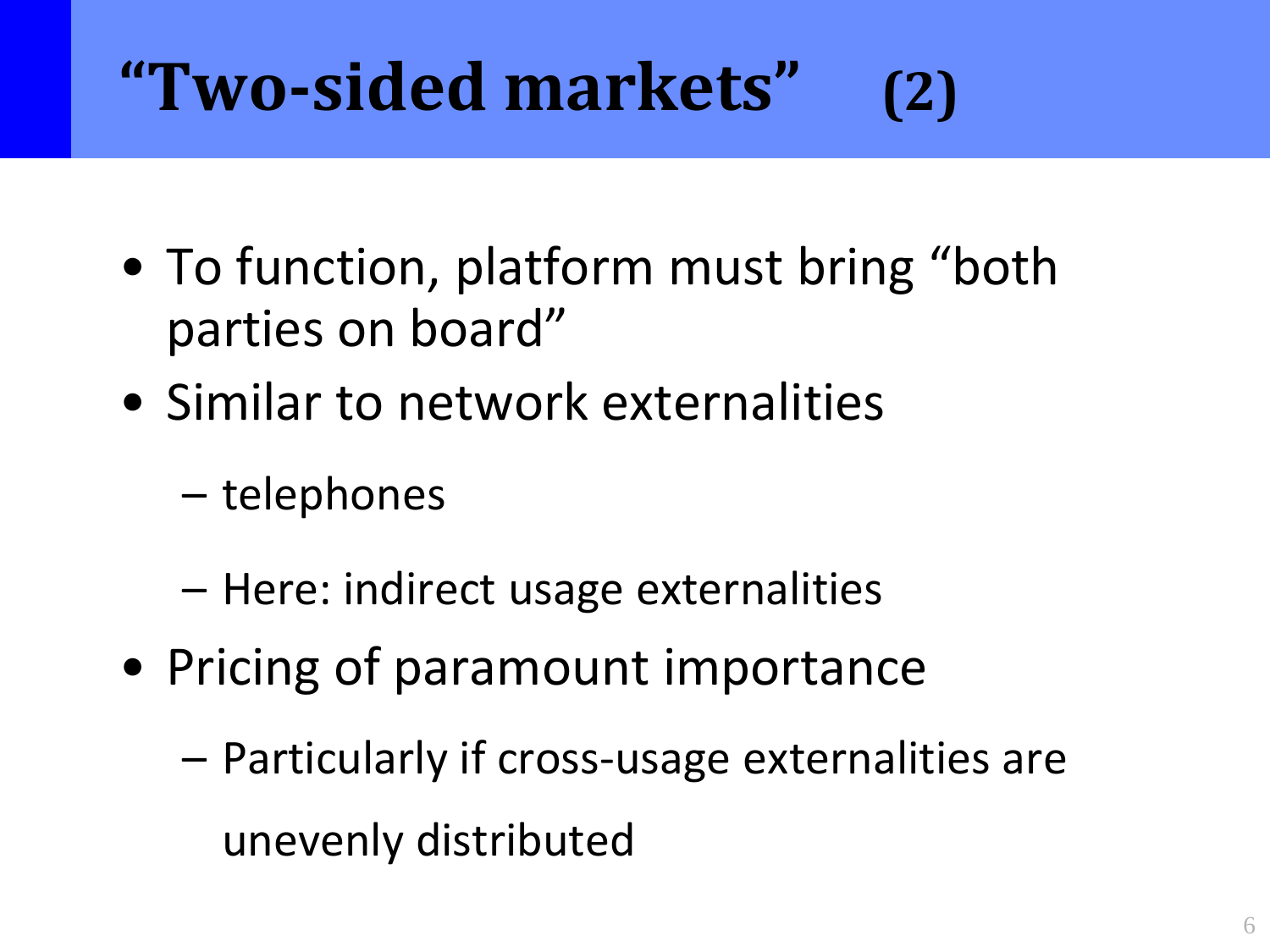# **"Two-sided markets" (3)**

- Further (cited) examples:
	- Advertising platforms
	- eBay
	- Operating systems (Windows)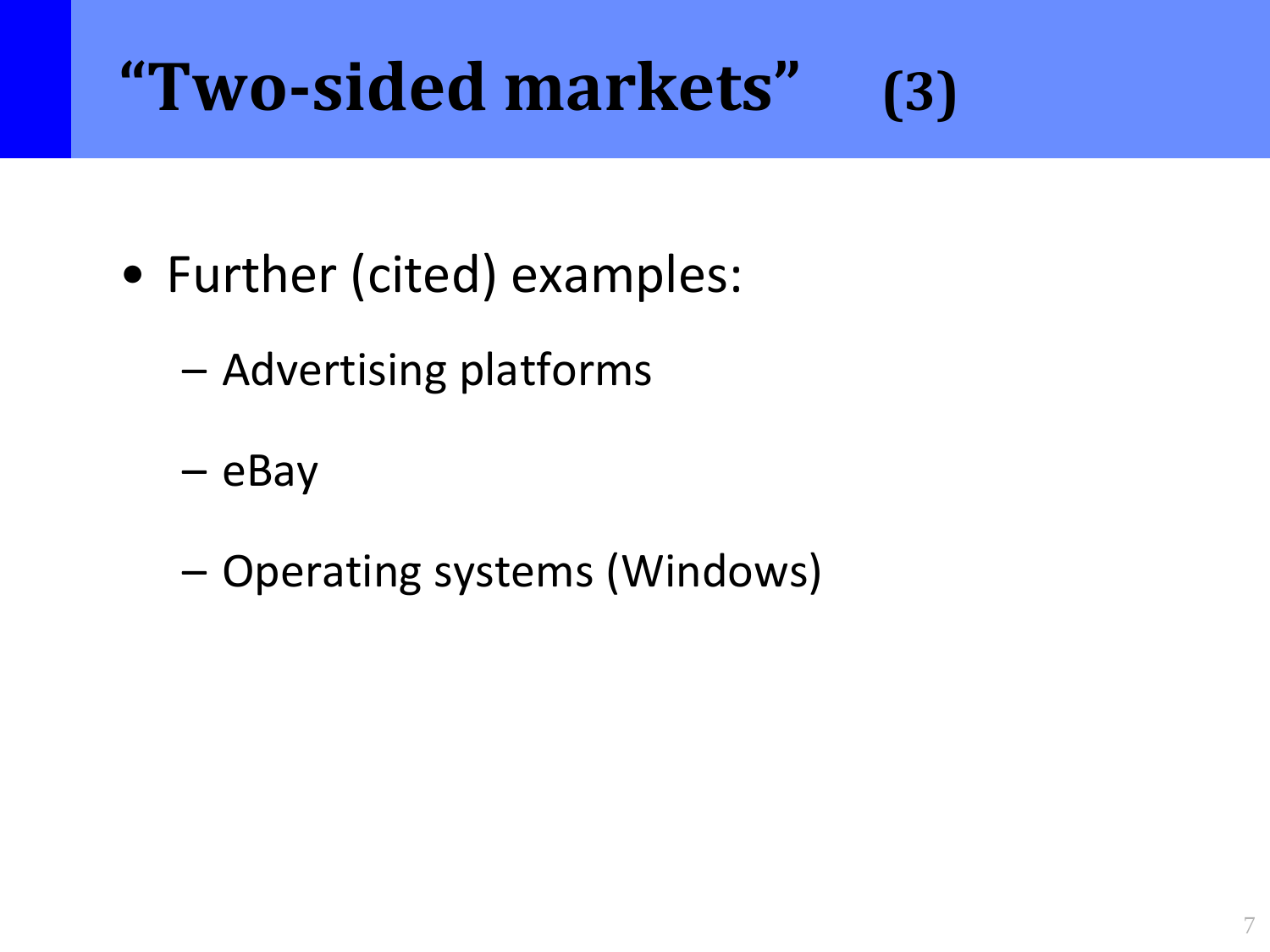# **"Two-sided markets" (4)**

• Roche & Tirole (2003) define two-sidedness in such a way that the volume of transactions (output) fluctuates if the price structure (relative prices between the two groups) changes whereas the price level (defined as the total revenues from both sides of the platform) remains unaffected. If that does not hold true the market is said to be one-sided.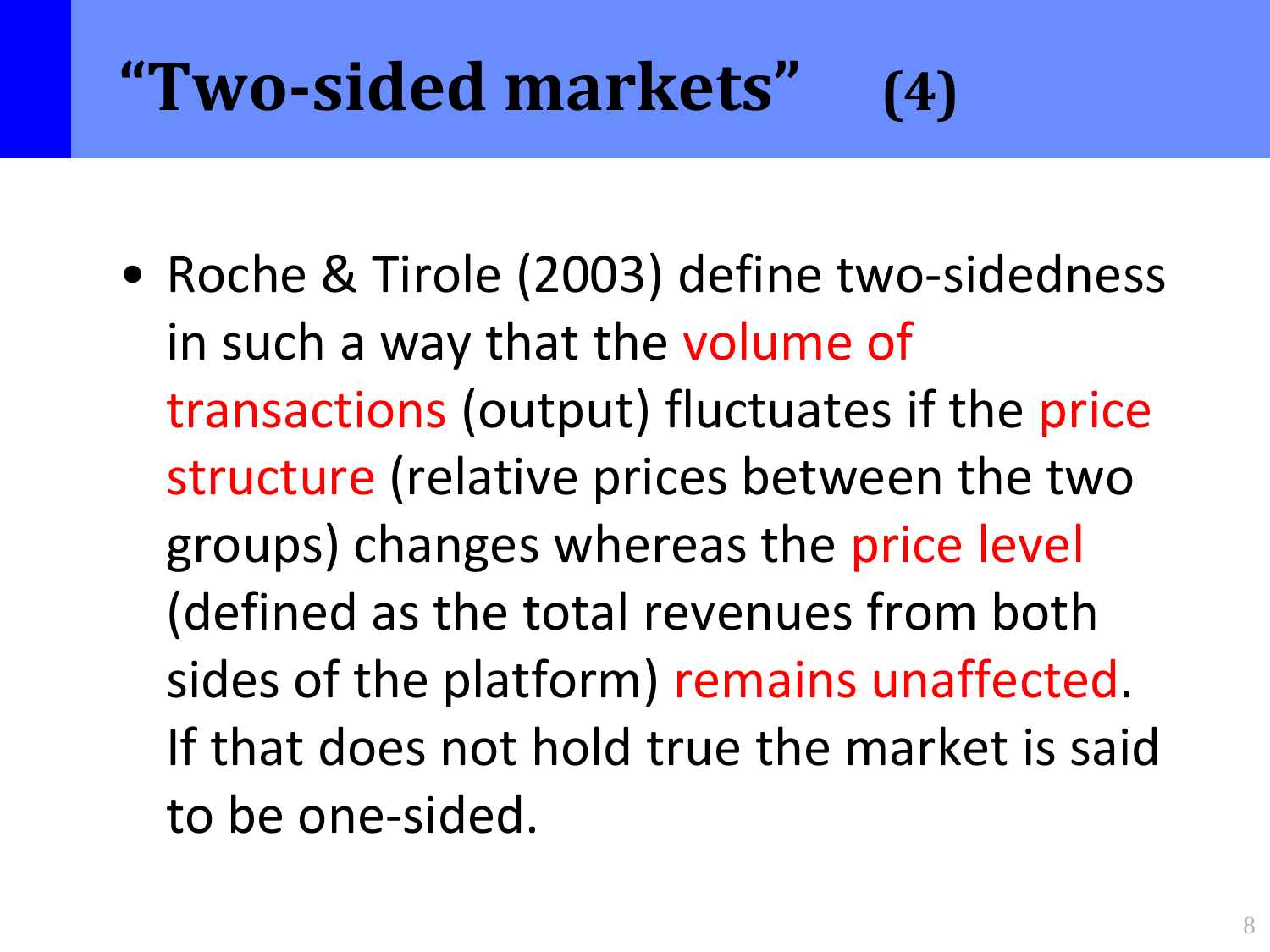# **"Two-sided markets" (5)**

• Evans and Schmalensee (2007) point out:

TSP arise where two parties face externalities; not be solved differently (or with lower transaction costs) than through the platform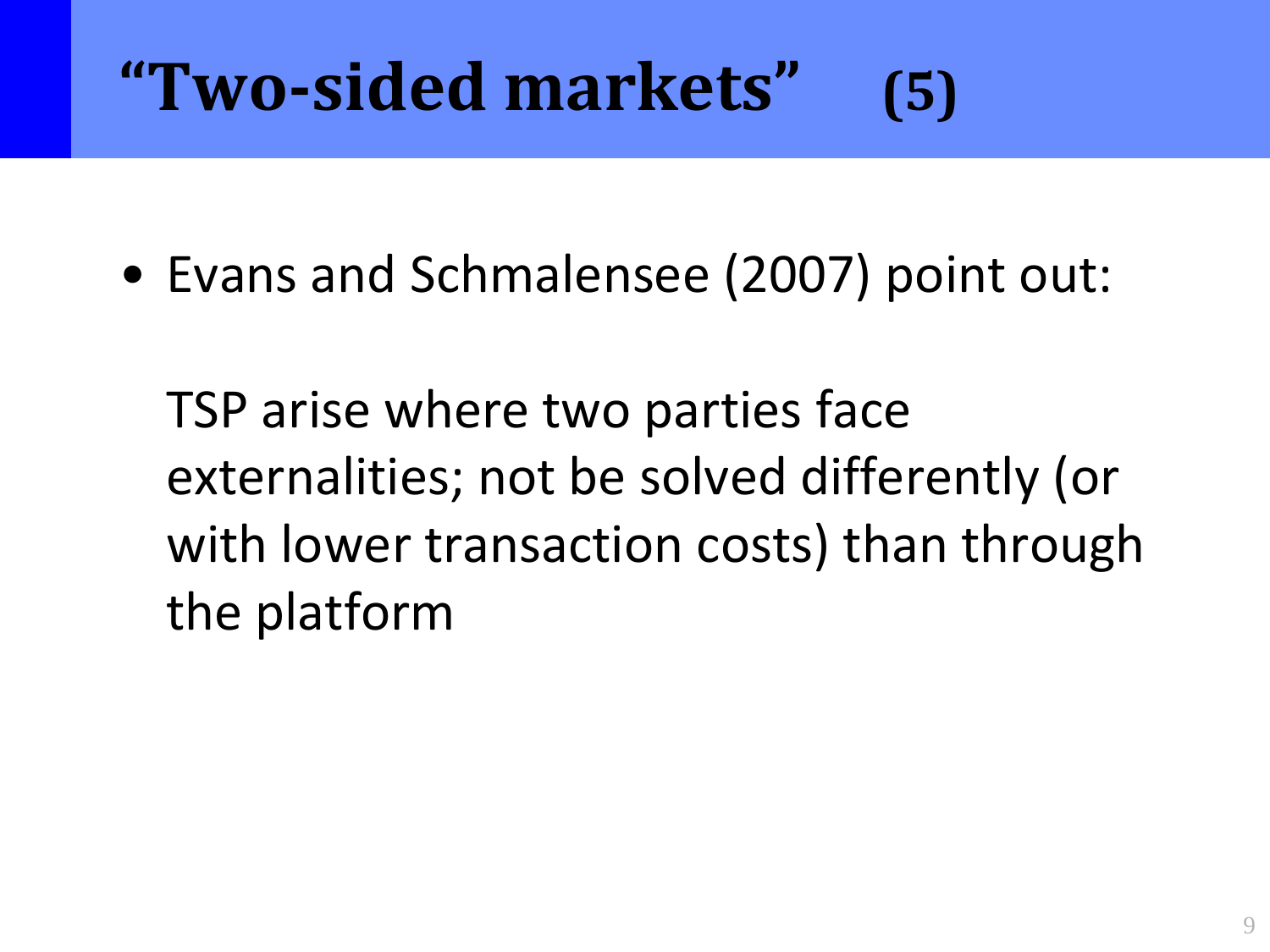

- Two-sided markets
- Application to airports
- Non-aviation revenues
- Discussion and policy implications
- Conclusion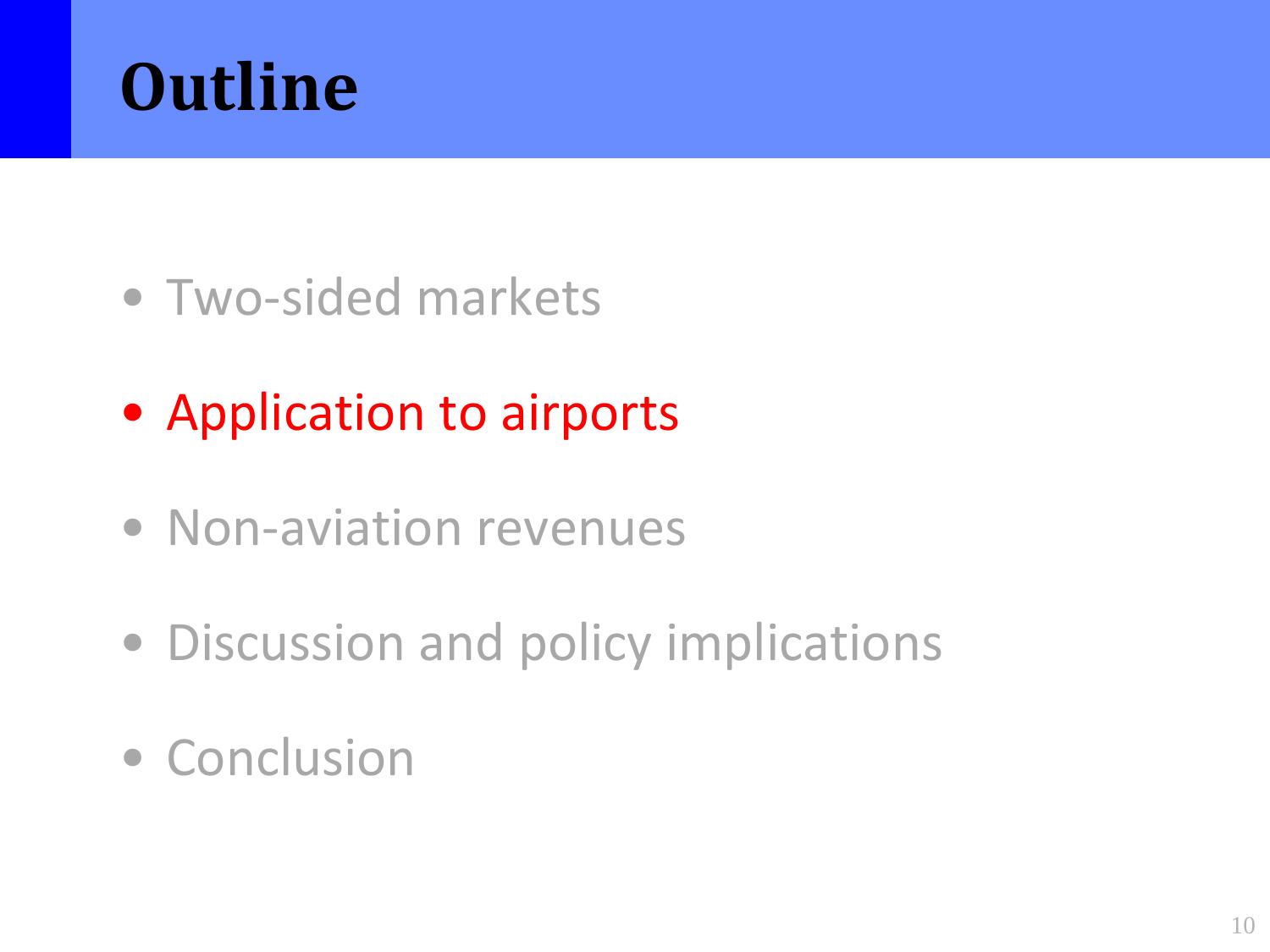## **Application to airports (1)**

- Are airports TSP?
	- Platform for airlines and passengers
	- Passengers gain from destinations, …; airlines gain from greater "plateau" of passengers
- Case made by Gillen (2009)
	- Related (but not limited) to non-aviation

revenues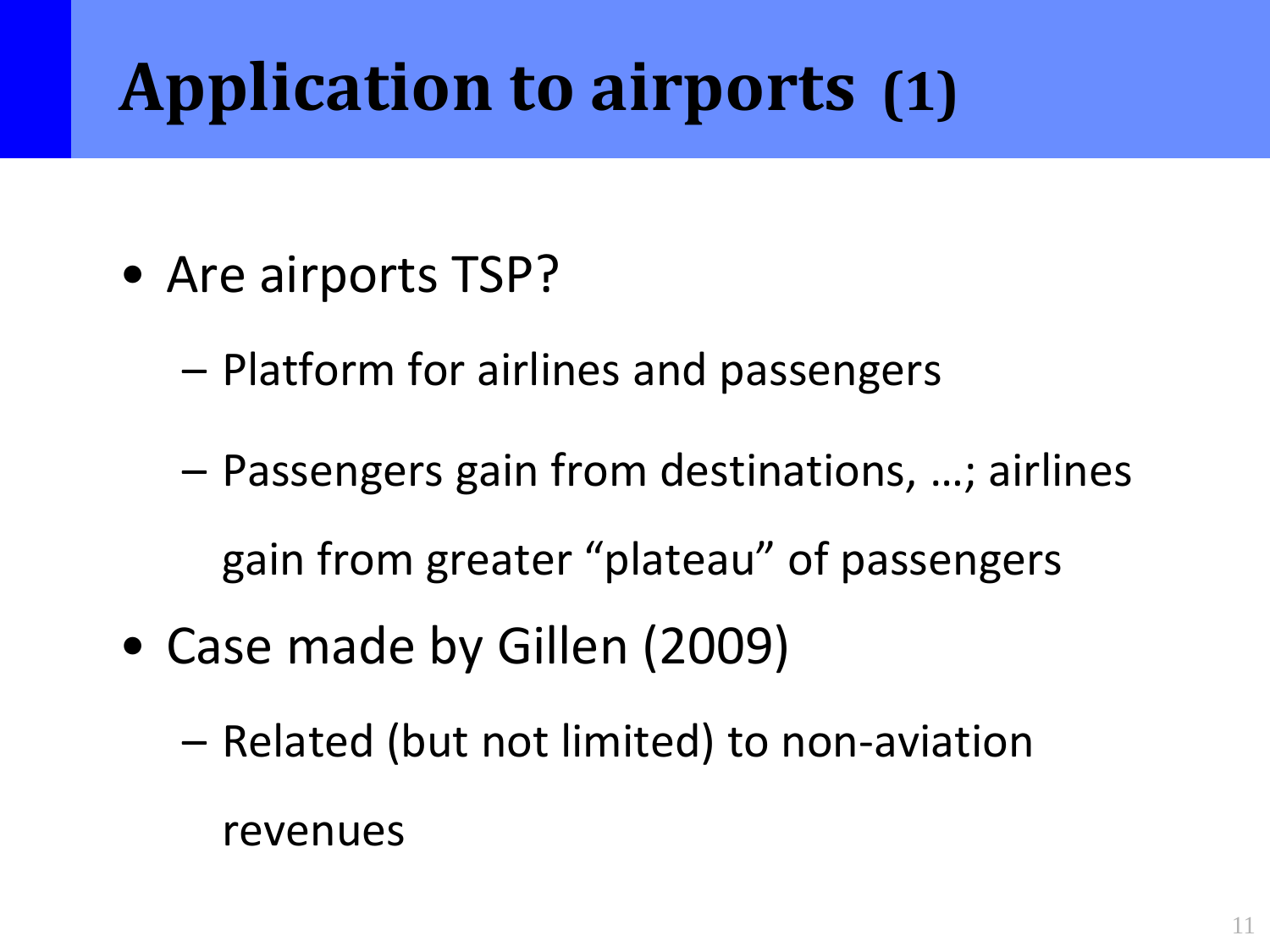## **Application to airports (2)**

- Passenger pay no entry fee
	- Bear a passenger fee indirectly
- But: passengers do get sold something
	- Airport does not "bring together"
- No cross-usage externalities
	- Tickets is pre-purchased (e.g. through website)
- Airport is (essential) input for airlines
	- Charges are levied accordingly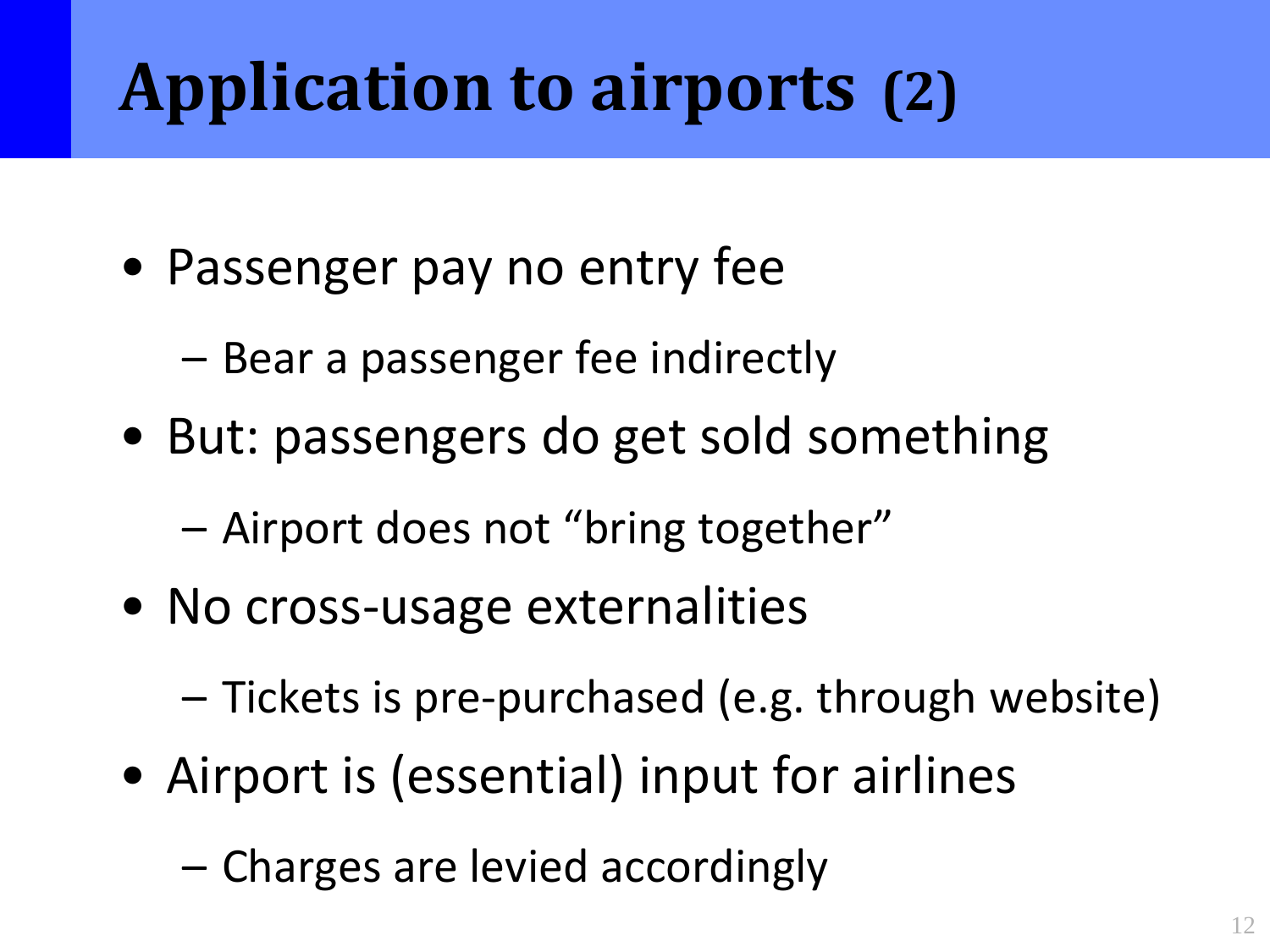# **Application to airports (3)**

- What if airports charges passengers directly
	- E.g. for service of being "handled" through to the aircraft
- Vertical relationship remains unaffected
	- Products are (perfect) complements
	- Decision to buy ticket reflects willingness to

"buy airport"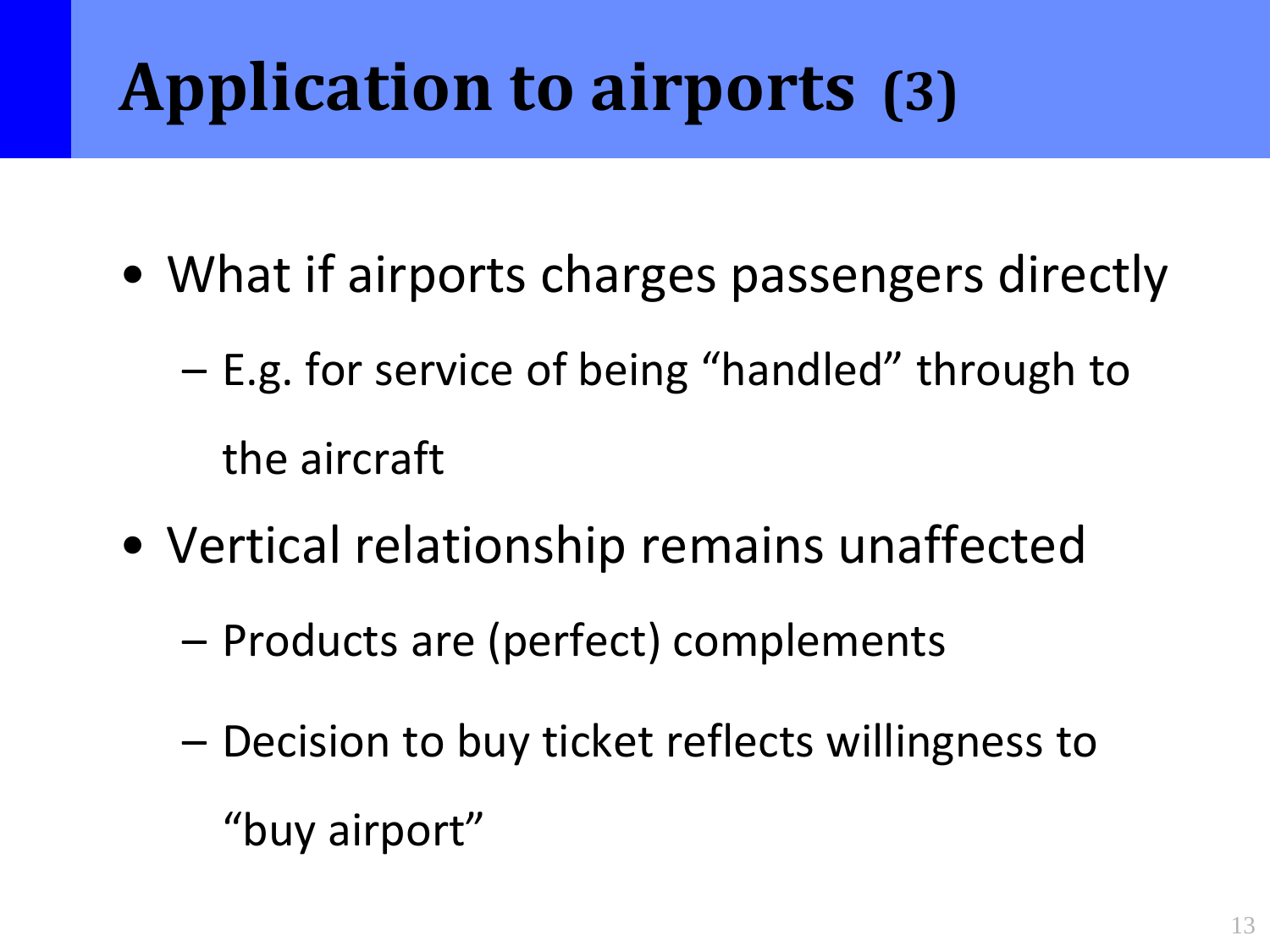# **Application to airports (4)**

- Therefore: **vertical** externalities
	- No cross-usage externalities
- Similar consequences regarding pricing
	- Airport pricing influences airline pricing and passenger demand
	- Airline product decisions have impact on

airport revenues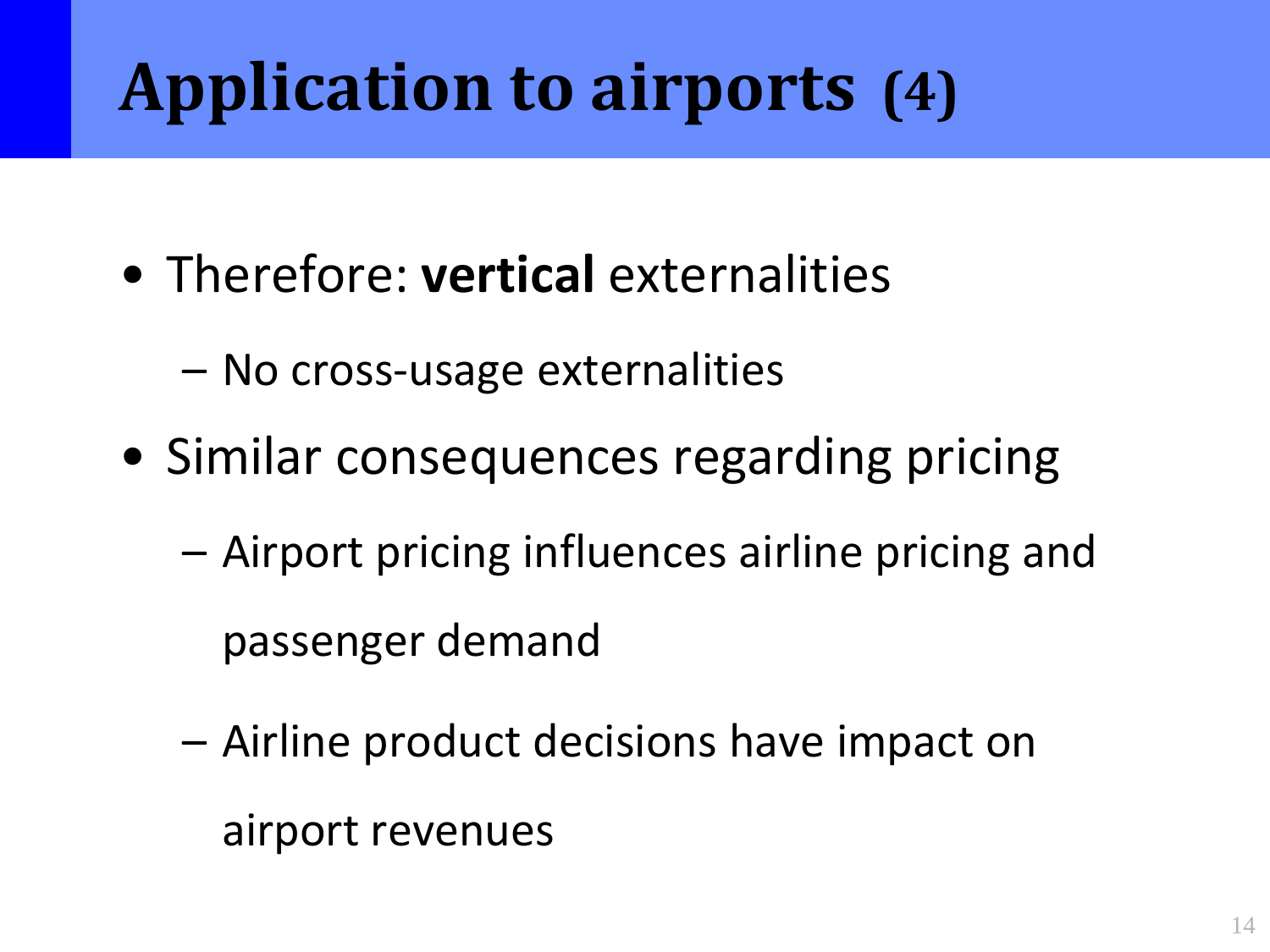

- Two-sided markets
- Application to airports
- Non-aviation revenues
- Discussion and policy implications
- Conclusion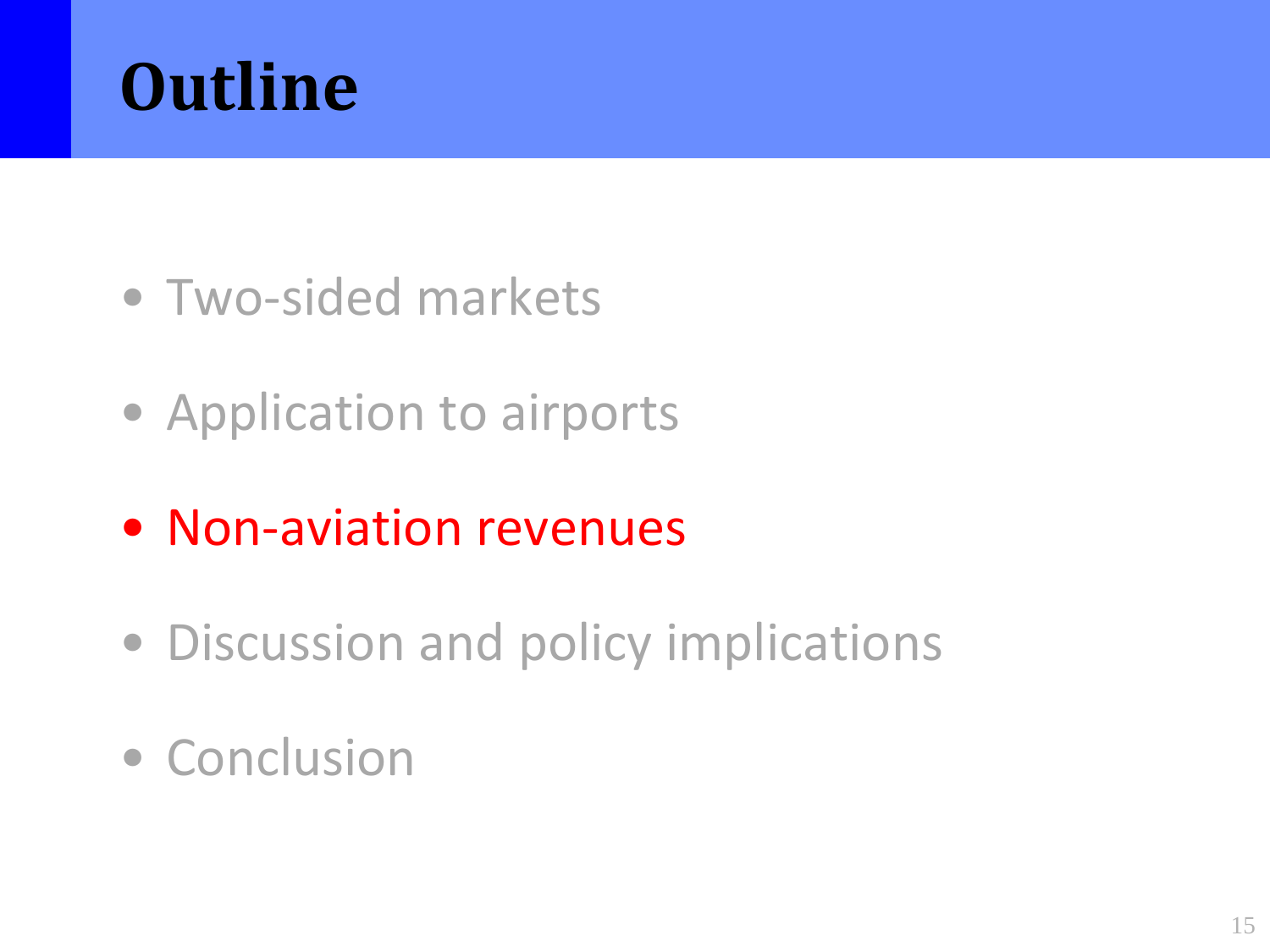#### **Non-Aviation revenues (1)**

- Airports also sell non-aviation products
	- Food and beverages, clothing, …
- Different products, hence no two-sided market
- Airlines seek passengers, not shopping passengers
- Passenger fly, shoppers shop
	- Maybe different for revenue sharing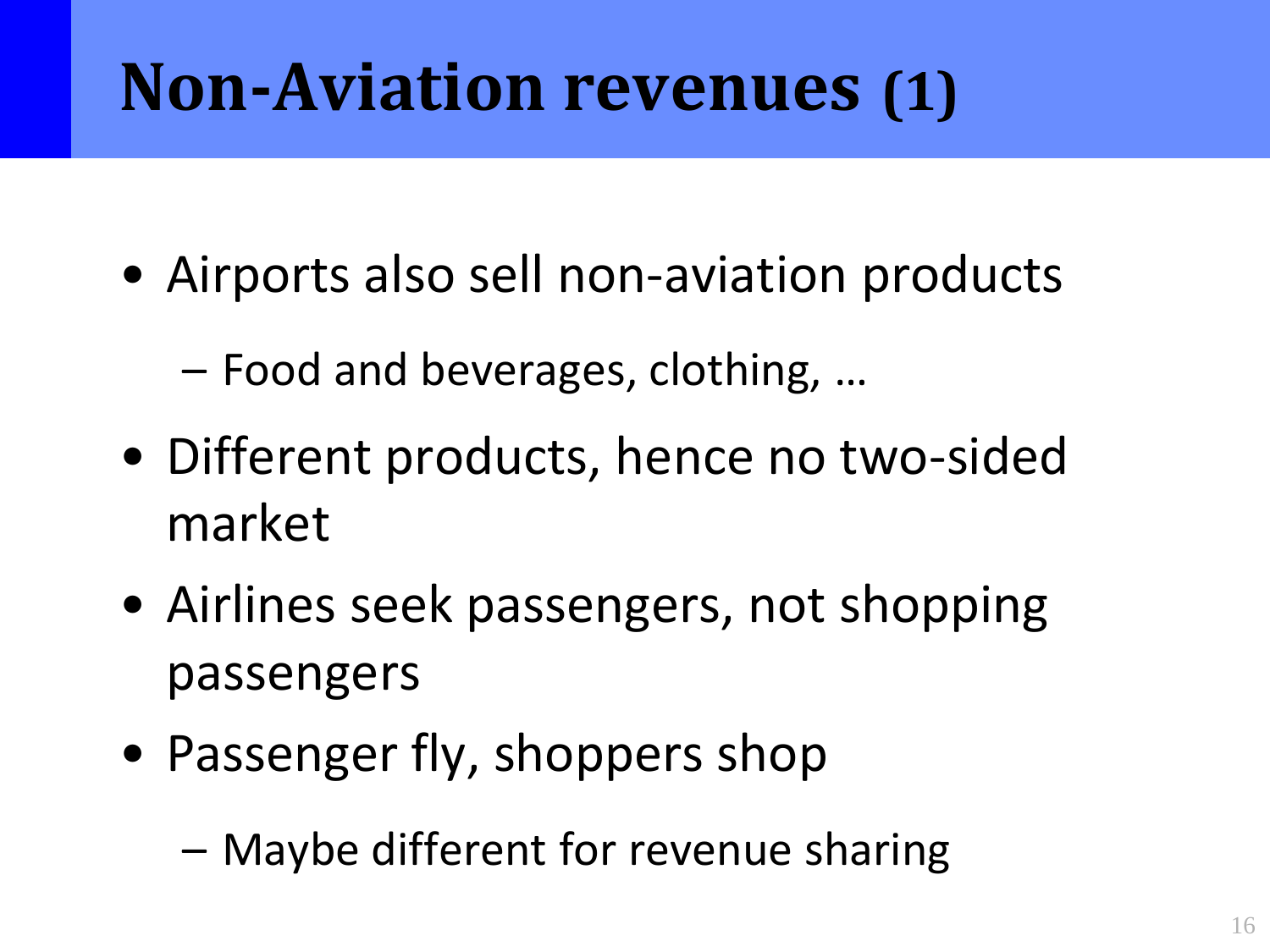#### **Non-Aviation revenues (2)**

- Complementarity between aviation and non-aviation
	- Possibly largely through income effects
	- Car parking related to aviation product from consumer's point of view
- Starkie (2001) uses complementary "revenue streams" instead of "demand complementarity"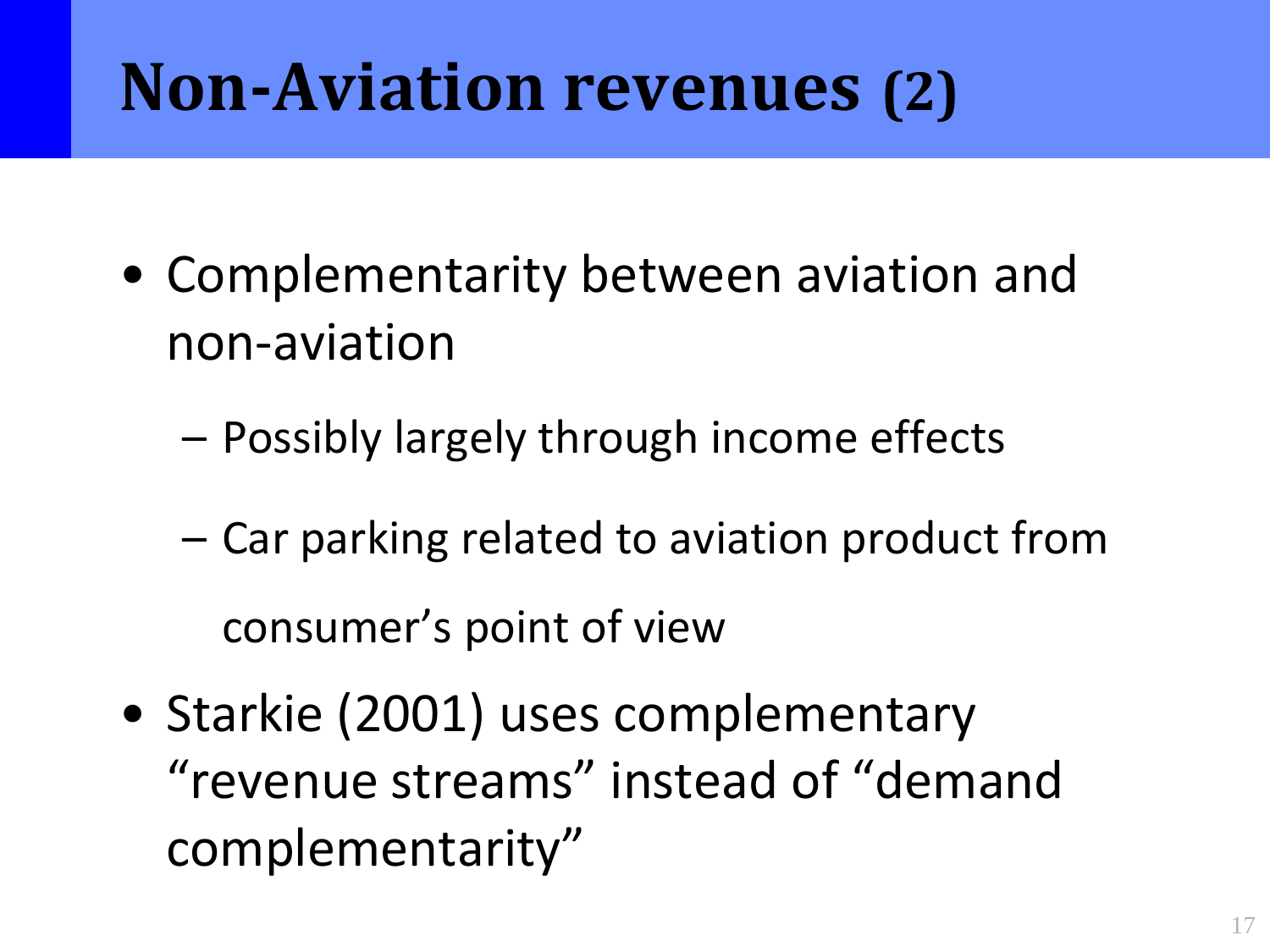#### **Non-Aviation revenues (3)**

- Price reductions in aviation product  $\rightarrow$ increase in demand for non-aviation products
	- Reverse?
- Complementarity has impact on pricing

 $- \rightarrow$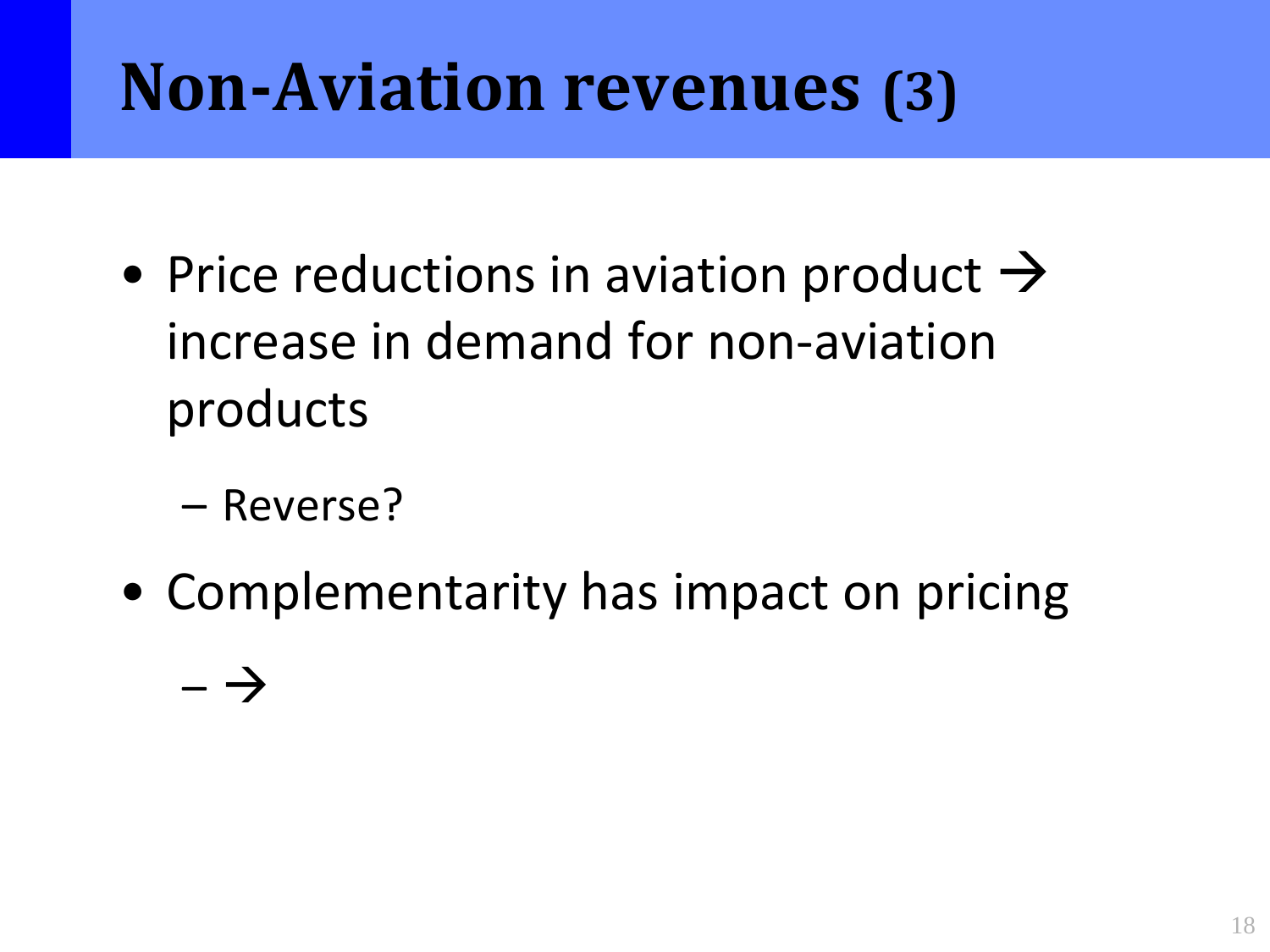

- Two-sided markets
- Application to airports
- Non-aviation revenues
- Discussion and policy implications
- Conclusion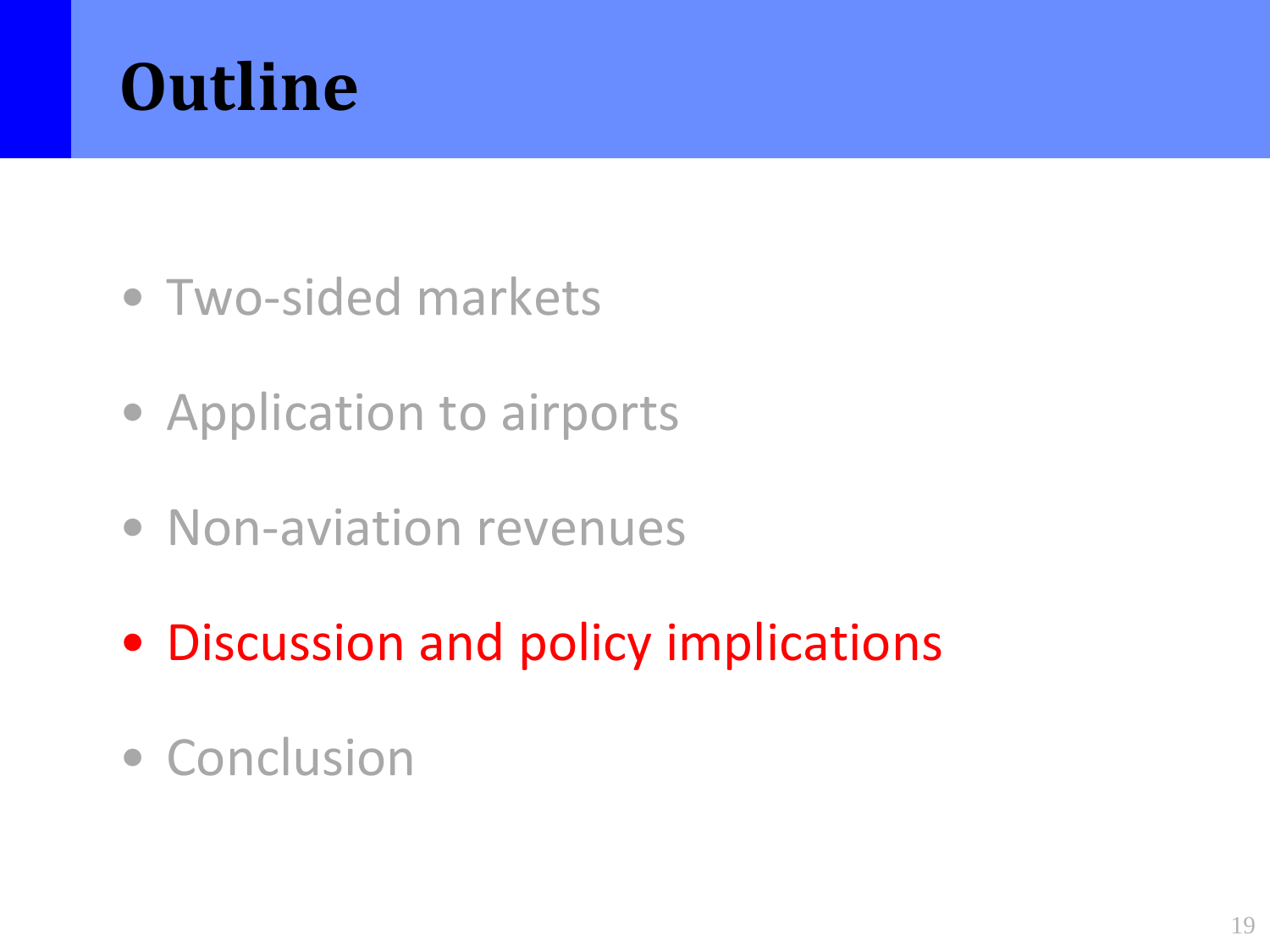## **Discussion (1)**

- Vertical externalities and coordination problems
	- No cross-usage externalities
- Complementary demands for aviation and non-aviation products

- Airports not TSP
- But what are the effects of the above?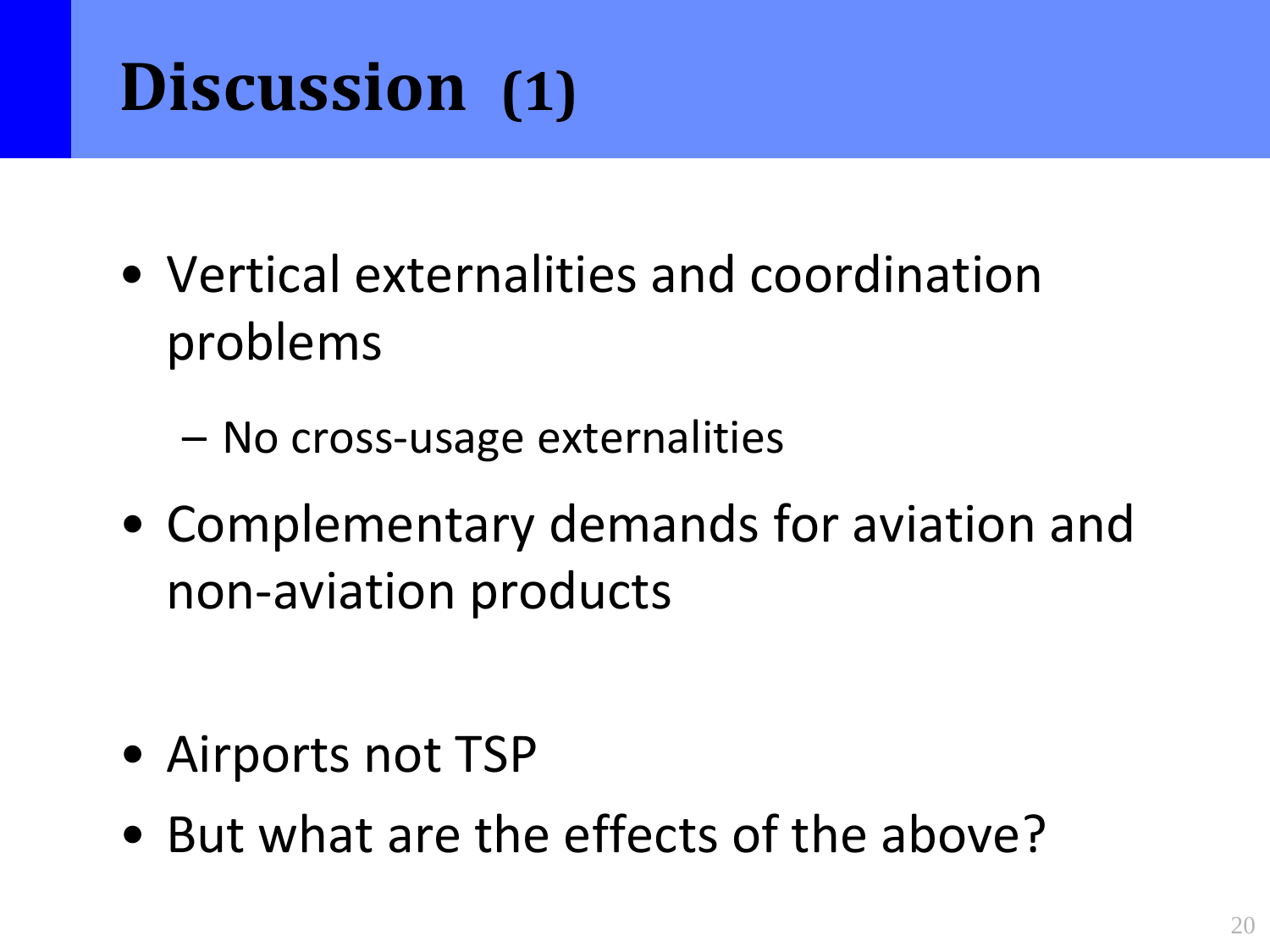#### **Discussion (2)**

- Standard model for multi-product firm:
	- Depending on cross-price elasticities and economies in production  $\rightarrow$  optimal prices diverge from single product situation
	- One product boosts demand of another
- If cross-price effects and scope economies are large  $\rightarrow$  Starkie (2001) argument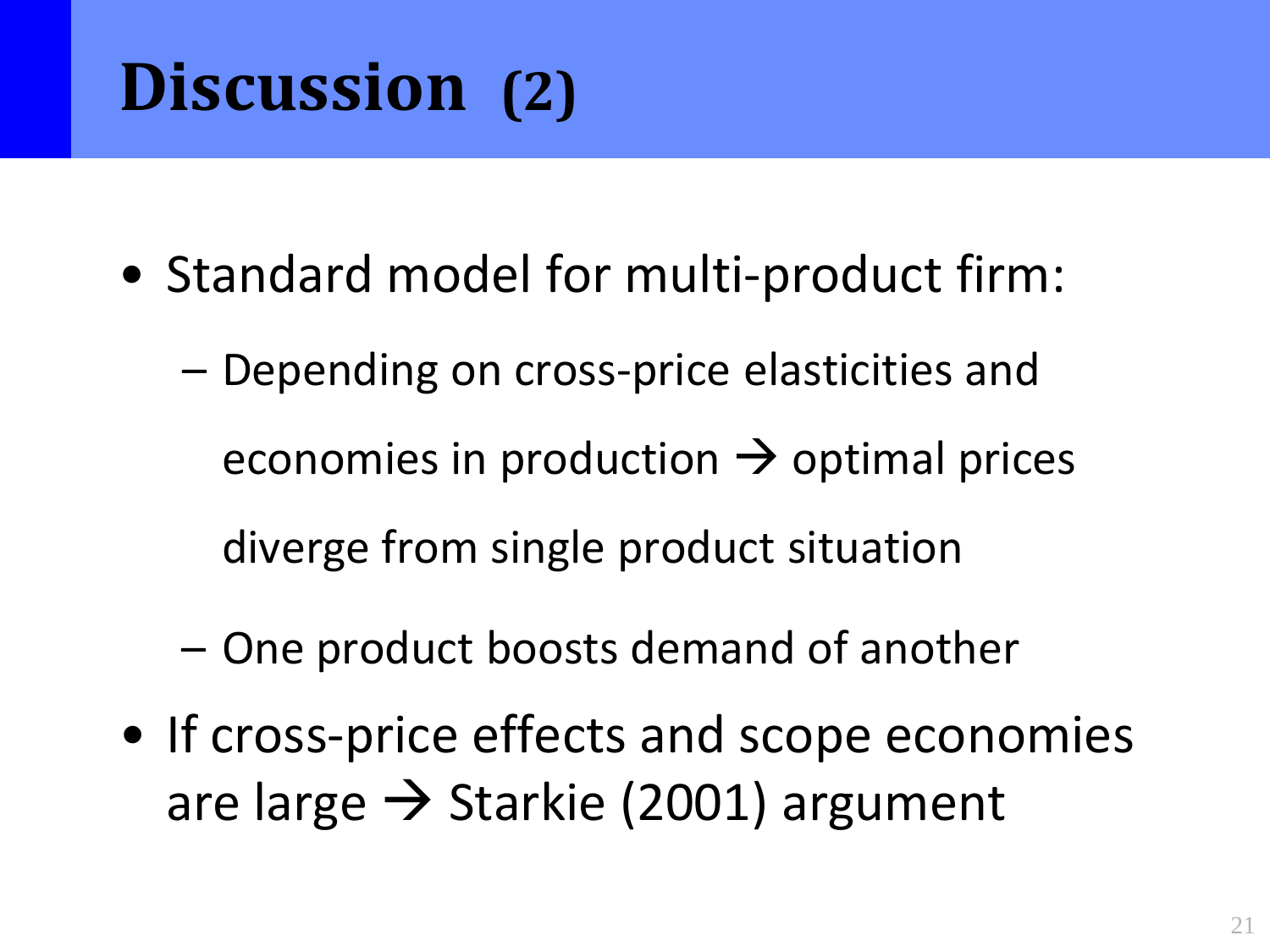### **Discussion (3)**

- Due to vertical relationship
	- Double marginalization
	- Vertical externalities
	- $-\rightarrow$  individual decisions (by airlines and/or airports) might not optimal from integrated point of view
- Implications for policy:
	- Regulation of aviation prices negatively impacts non-aviation prices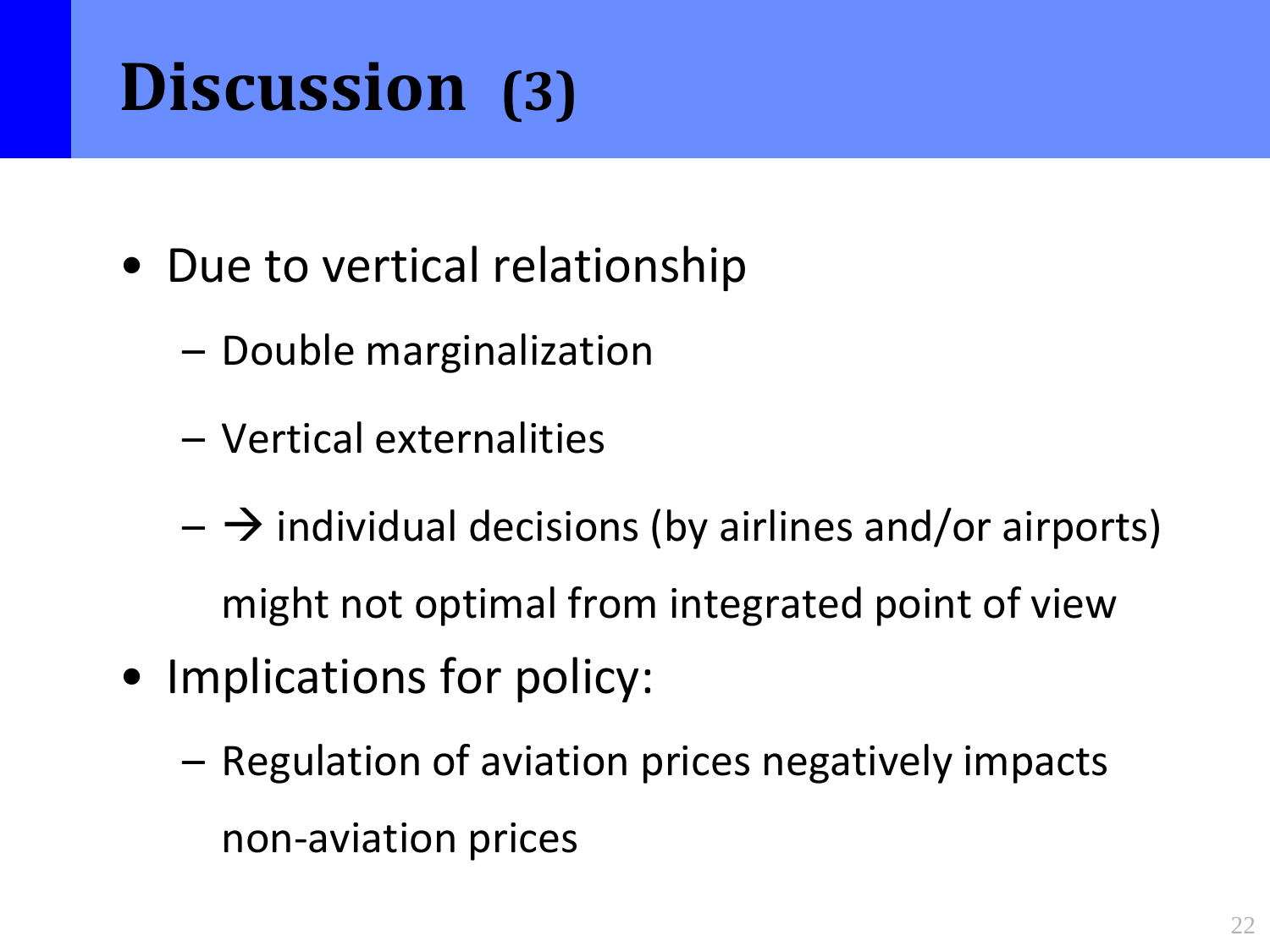#### **Discussion (4)**

- Price structure is important, airports might not optimize
- Airports' negotiated contracts might impede downstream competition
- Regulation should assess impact of nonaviation business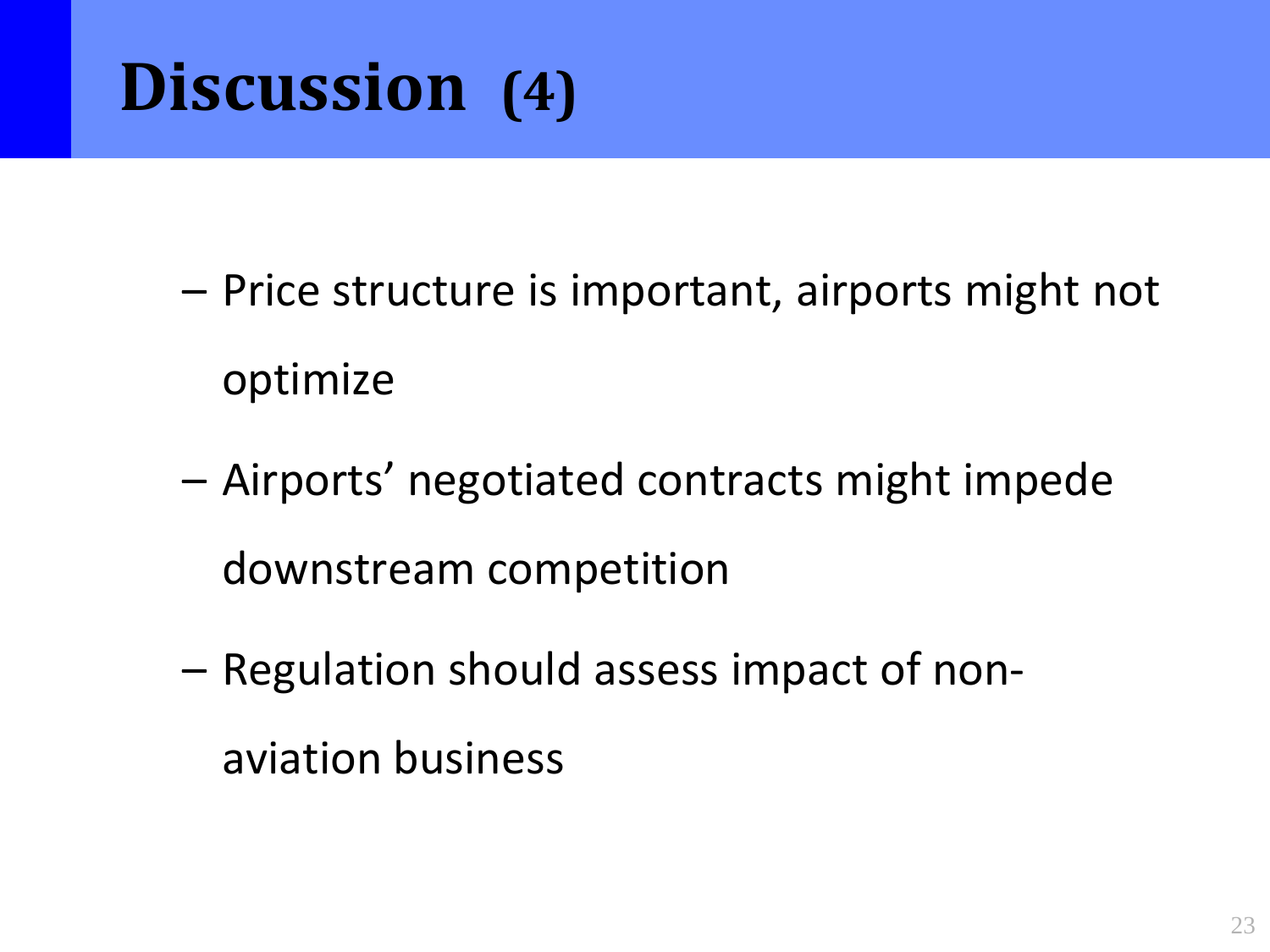

- Two-sided markets
- Application to airports
- Non-aviation revenues
- Discussion and policy implications
- Conclusion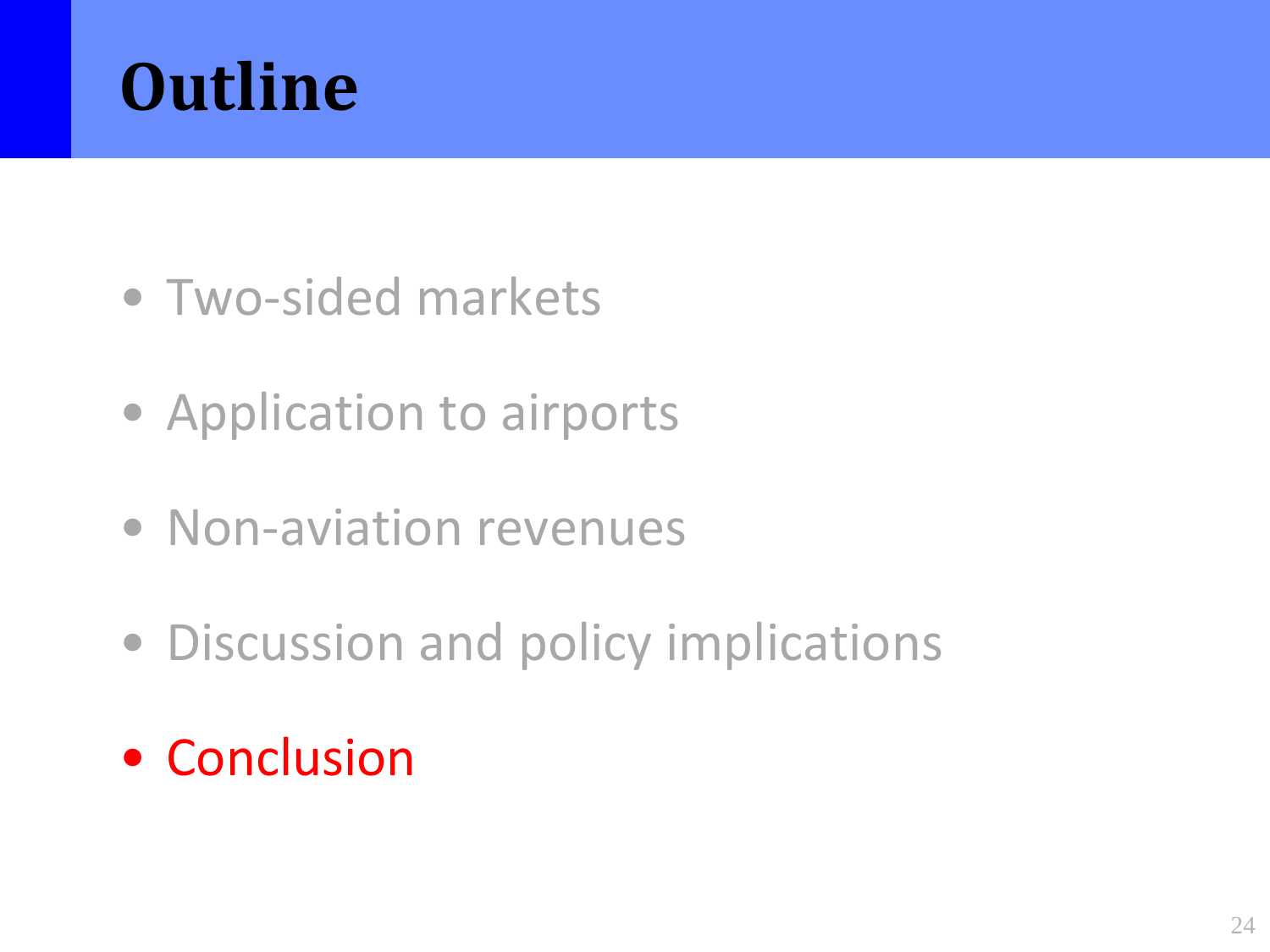## **Conclusion (1)**

- Airports are not TSP
- Better described by vertical relationship
	- With multi-product profit function
- Have similar (if not identical) effects as two-sided concept
	- Effect of airport's charges feed through to passengers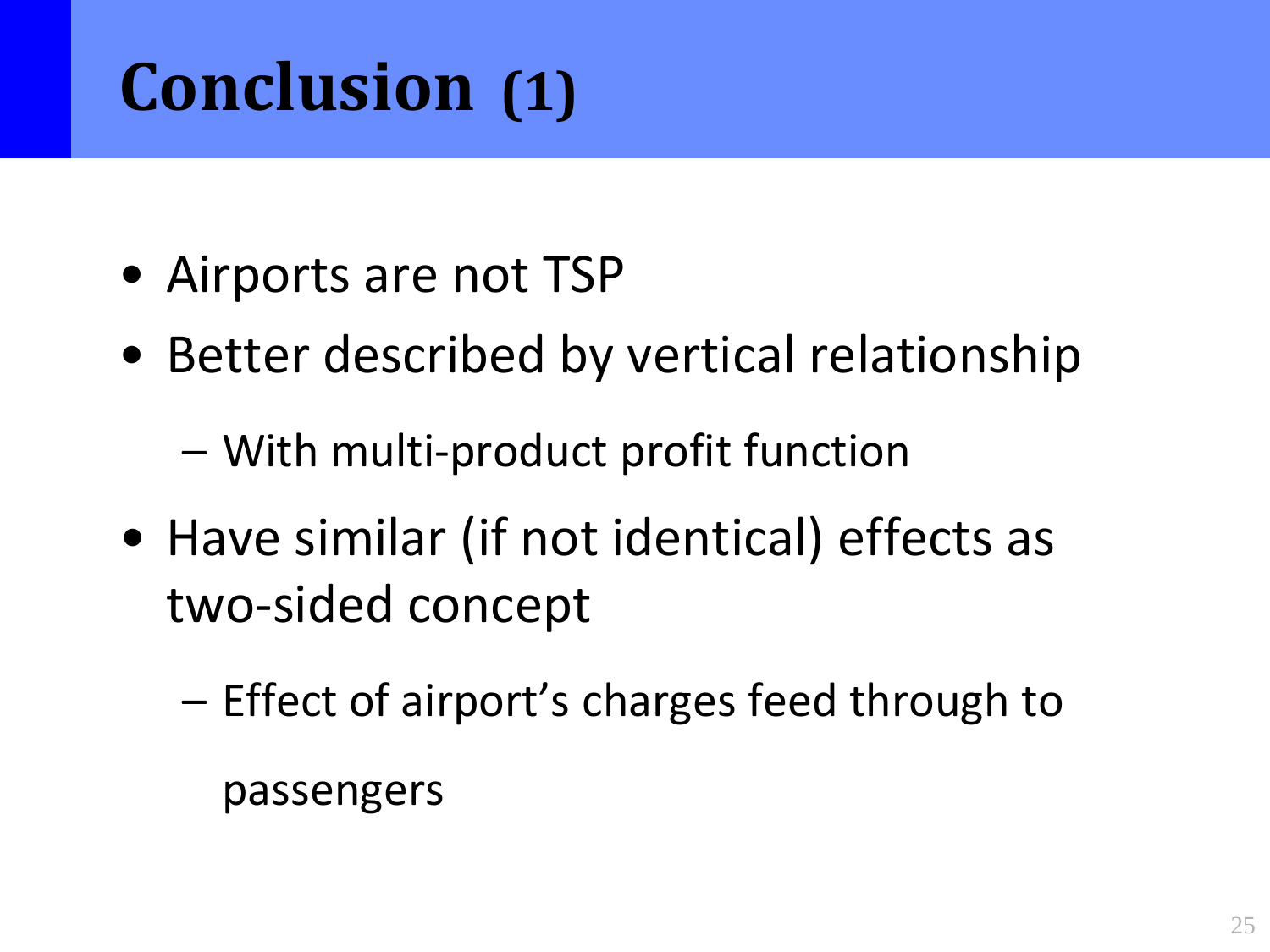## **Conclusion (2)**

- Problems such as double marginalization usually "irrelevant" in "normal" industries
	- Here: possible impediments
	- Price regulation, implicit price structure regulation
- With complementary demands
	- Lower price for aviation product
	- But: depend on size and direction of complementary effects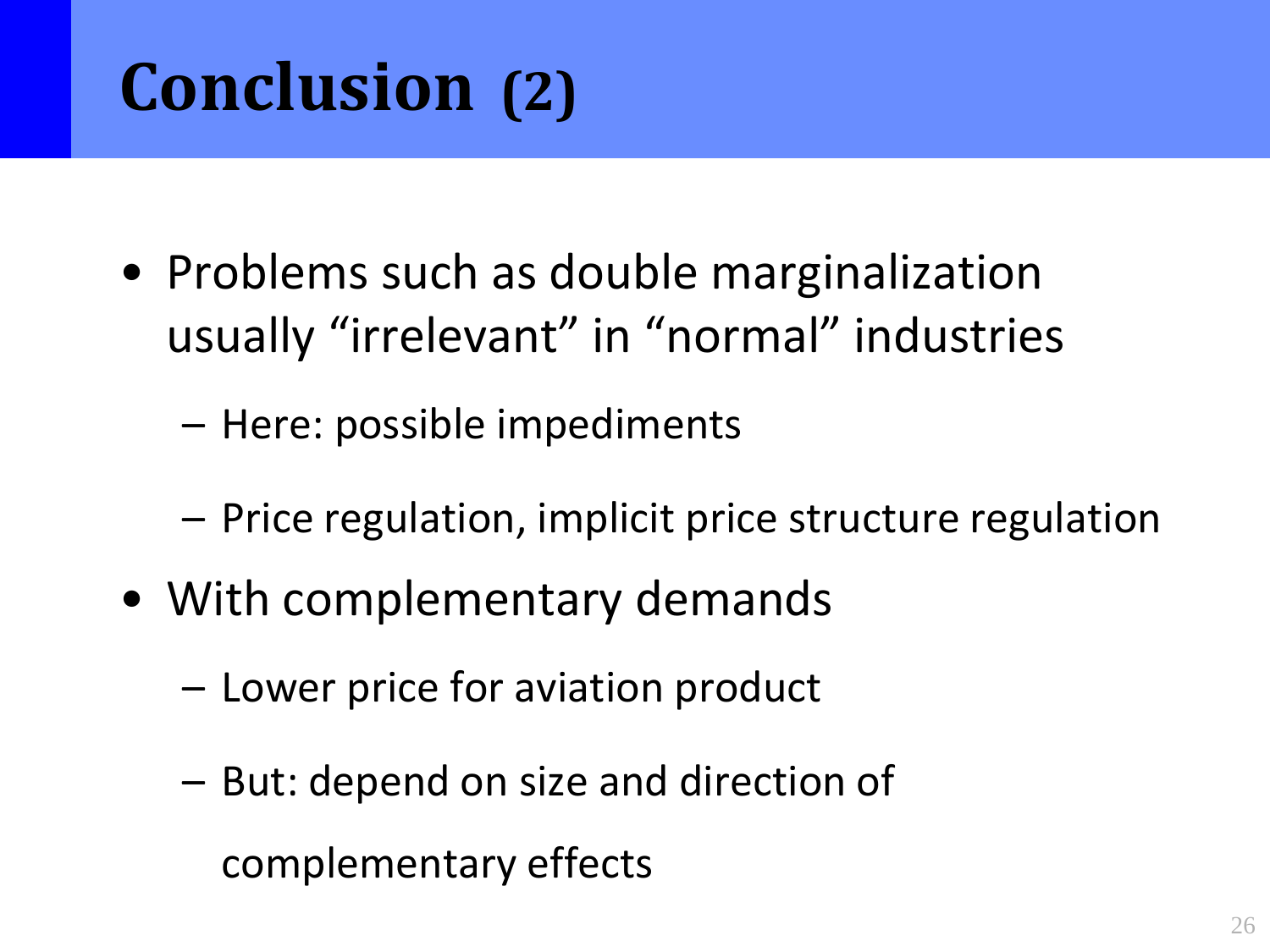### **Conclusion (3)**

- Concept of two-sided markets does not enrich airport regulation discussion
	- Models to analyze airports are available
	- Effects of vertical relationship and

complementary products resemble TSP effects